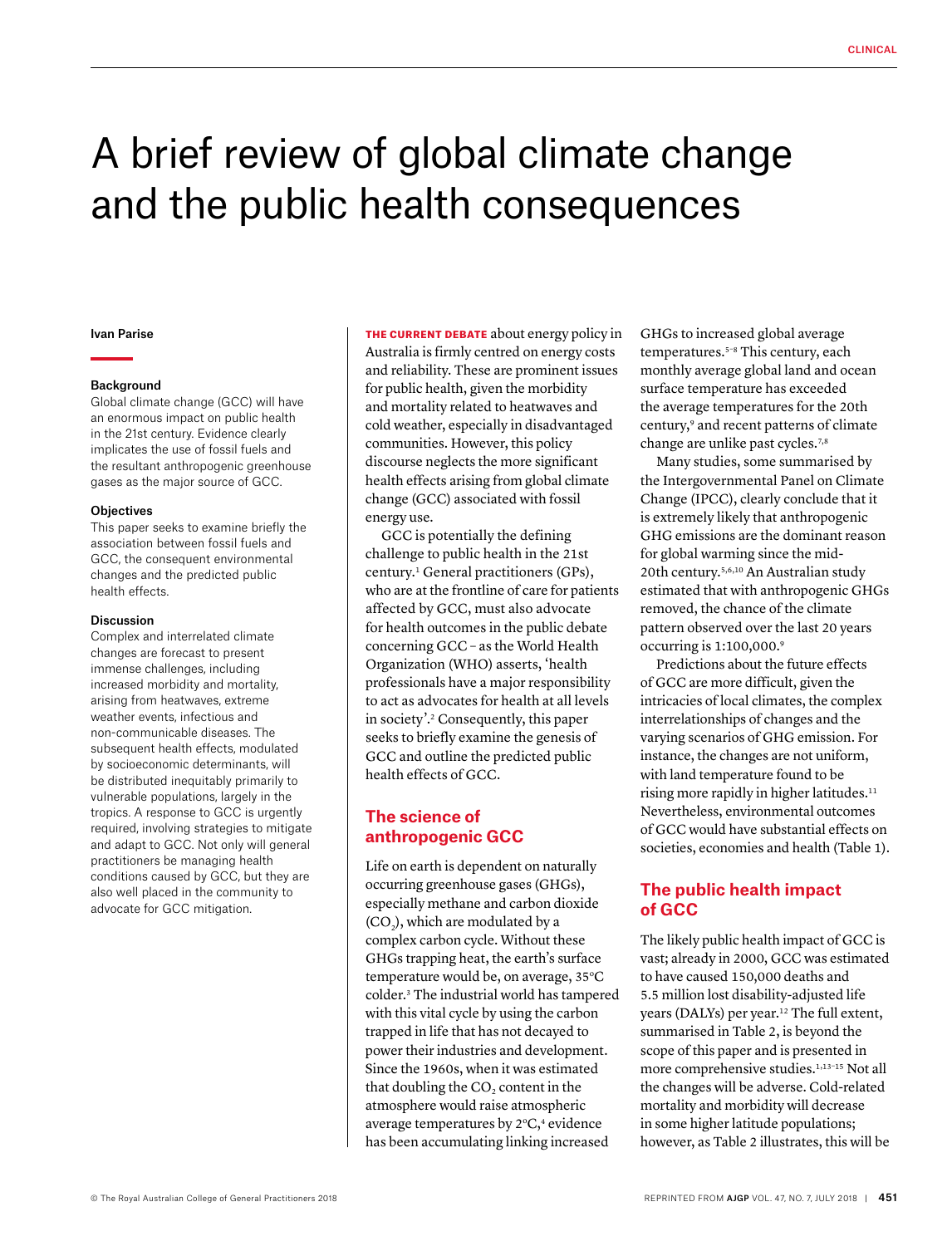|                           | <b>Climate changes</b>                                                                                                                                 | Likely negative environmental outcomes                                                                                                                                                                                                                                                          |
|---------------------------|--------------------------------------------------------------------------------------------------------------------------------------------------------|-------------------------------------------------------------------------------------------------------------------------------------------------------------------------------------------------------------------------------------------------------------------------------------------------|
| Carbon cycle<br>processes | Increasing greenhouse gases in atmosphere, initially<br>slowed by carbon dioxide (CO <sub>2</sub> ) trapping in ocean<br>with consequent acidification | • Changes and damage to ocean biodiversity, loss<br>of coral<br>• Deteriorating air quality with conditions favouring<br>ozone production in troposphere, increasing smog<br>• Further release of $CO2$ and methane from permafrost<br>melt in northern hemisphere                              |
| Land temperature          | Increasing average temperatures, with more very<br>warm days, fewer cold days and increased frequency<br>and severity of heatwaves                     | • Decreased agricultural yield, changes in disease vector<br>prevalence with increasing penetration to higher<br>altitudes and latitudes<br>• Increased pollen production in colder areas<br>• Greater survival and proliferation of microbes with<br>possible effect on water and food quality |
| Ocean temperature         | Deeper penetration of heat                                                                                                                             | • Ocean biome affected<br>• Ocean currents changed, with various possible effects<br>on climate control <sup>3</sup>                                                                                                                                                                            |
| Cryosphere                | Arctic ice to decrease by 43-95% in spring and<br>non-Arctic glaciers predicted to shrink by between<br>15% and 55% by end of 21st century             | · Sea level rise<br>• Decreased salinity in northern hemisphere affecting<br>currents and amount of water vaporisation<br>• Loss of Arctic habitat                                                                                                                                              |
| Sea level                 | Average sea level rise by the year 2100 is 0.52-0.98 m,<br>with a rate during 2081 to 2100 of 8-16 mm/year                                             | • Loss of land: arable and liveable<br>• Increased storm surges<br>• Coastal aquifer salinity                                                                                                                                                                                                   |
| Hydrology                 | Increasing sea temperatures lead to increasing water<br>vapour for storms and increased precipitation                                                  | • Increased frequency and severity of floods and tropical<br>cyclones<br>El Niño-Southern Oscillation dominant in Pacific<br>• Monsoon region extended                                                                                                                                          |
|                           | Greater extremes in wet and dry regions and seasons,<br>increasing drought, especially in rural areas <sup>36</sup>                                    | • Increased severity and frequency of drought and<br>bushfires                                                                                                                                                                                                                                  |

#### Table 1. Environmental impact of global climate change<sup>5</sup>

overshadowed by the numerous serious adverse health outcomes.

Predicting the future public health effects of GCC is problematic but is derived from evidence that includes observations under the adverse climatic conditions expected, and biological or statistical models. This is further complicated by the presence of other health determinants interacting with and modulating the climate change effects. For example, the trend towards urbanisation and the effects of local climates (urban heat islands) amplify the impact of heatwaves, while poverty impairs the ability of a population to adapt.16 Loss of biodiversity and predators through habitat destruction augments the effect of GCC-induced

survival of vectors, such as the ticks causing Lyme disease.14

The human health effects of GCC are also interactive and more complex, as exemplified by vector ecology. Warmer temperature within the survival range of vectors will favour transmission of pathogens by increasing lifespan, reproduction, biting activity, the rate at which pathogens mature within the vector, and the latitude and altitude of subsistence.17 While increased precipitation increases the availability of breeding grounds for malaria-carrying *Anopheles* mosquitos, drought and alternate water storage would expand the habitat for *Aedes* mosquitoes that carry dengue, chikungunya and Zika.17–20 Finally, increased temperatures may

increase toxicity and bioavailability of toxins that could have an impact on the host defences, and human migration will increase exposure of larger, less-immune populations.15,21,22

Despite the difficulties of modelling such changes, diseases such as malaria, dengue, yellow fever, Zika and other flaviviruses are expected to increase in incidence, especially adjacent to current endemic areas.17,19,21 Similarly, tick, sandfly and snail survival and expanded geographic range will lead to increased incidence of tick-borne encephalitis, typhus, Lyme disease, leishmaniasis and schistosomiasis.17,21 Malaria, affecting about 50% of the world's population on a daily basis,<sup>23</sup> is projected to increase to 60% and to favour seasonal transmission,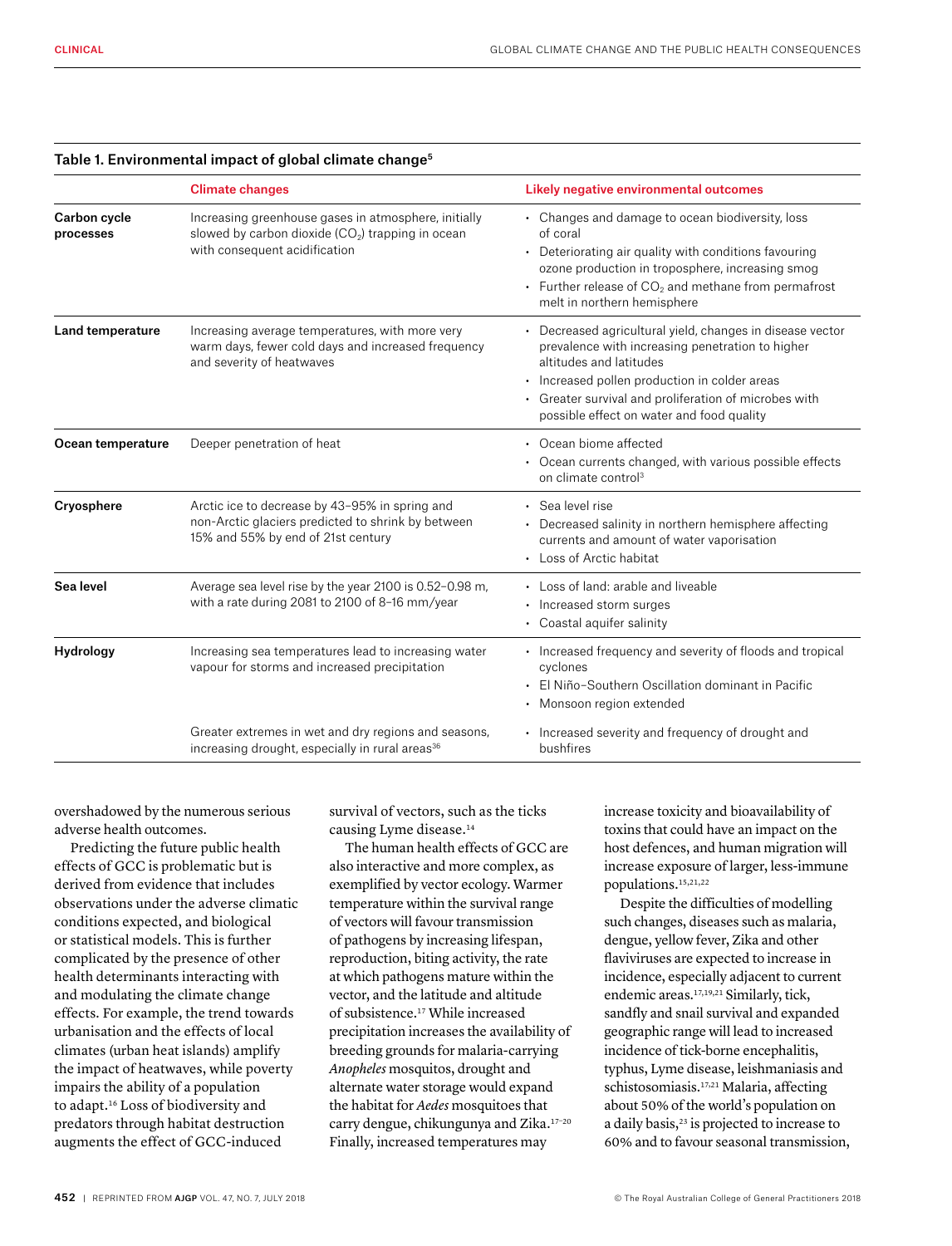| <b>GCC health hazards</b>                                                                                                                            | Likely resultant adverse health outcomes                                                                                                                                                                                                                                        |  |
|------------------------------------------------------------------------------------------------------------------------------------------------------|---------------------------------------------------------------------------------------------------------------------------------------------------------------------------------------------------------------------------------------------------------------------------------|--|
| Extreme heat: hotter days, more<br>extreme and frequent heatwaves                                                                                    | Heat-related mortality and morbidity increase<br>(mainly pre-existing cardiovascular and respiratory<br>disease), 34,52-58 especially in vulnerable populations<br>such as elderly, 55,56 children, 56 mentally unwell59                                                        |  |
| <b>Extreme weather events: more</b><br>severe and frequent floods and<br>tropical cyclones                                                           | Injuries and deaths, infectious diseases (eg diarrhoeal), <sup>60,61</sup><br>exposure to pollutants, <sup>62</sup> and subsequent mental health<br>$issues^{63,64}$                                                                                                            |  |
| Increased precipitation:<br>increasing entry of human and<br>animal into waterways and<br>drinking water supplies                                    | Increased water-borne diseases (eg typhoid,<br>cryptosporidiosis, campylobacter, leptospirosis) <sup>60,65</sup>                                                                                                                                                                |  |
| Increase in temperature:<br>favouring pathogen proliferation                                                                                         | Increased food-borne illness and diarrhoeal diseases<br>(eg salmonella, campylobacter, cholera, harmful algal<br>blooms) 30,60,65-69                                                                                                                                            |  |
| <b>Climate changes to vector</b><br>ecology: increasing proliferation,<br>increasing biting activity,<br>increasing latitude and altitude<br>habitat | Increased exposure and infections with arboviruses<br>and other vector disease such as: malaria, dengue,<br>yellow fever, Zika, Ross River fever, borreliosis, tick-borne<br>encephalitis, typhus, leishmaniasis, filariasis and Chagas<br>disease <sup>17-20,24,27,70-73</sup> |  |
| Climate-related migration of<br>reservoirs and hosts: bringing<br>both in closer proximity                                                           | Increased exposure of populations with lower immunity<br>to disease <sup>71</sup>                                                                                                                                                                                               |  |
| Drought, crop yields and altered<br>land availability: decreasing food<br>security                                                                   | Malnutrition <sup>74,75</sup>                                                                                                                                                                                                                                                   |  |
| Air pollution: increased<br>particulate matter (mostly not<br>due directly to GCC but related<br>to burning fossil fuels), ozone and<br>allergens    | Respiratory tract infections and exacerbation of chronic<br>diseases (eg cardiovascular diseases, chronic obstructive<br>pulmonary disease and asthma) <sup>31,32,33</sup>                                                                                                      |  |
| <b>Changes to ocean temperature</b><br>and acidity: migration and loss of<br>fish stock                                                              | Malnutrition, especially in coastal areas of low-income<br>countries <sup>75</sup>                                                                                                                                                                                              |  |
| Sea level rise: forced migration<br>and competition for dwindling<br>resources                                                                       | Conflict, mental health issues, health-related problems<br>of climate asylum seekers <sup>15,76</sup>                                                                                                                                                                           |  |

with the implication of greater epidemics.<sup>24</sup> In 2017 there were reports of local transmission of malaria and chikungunya in Italy, an area declared malaria-free by WHO in 1970. 25,26 Although the exact cause is uncertain, this shows a vulnerability to the changes presented by GCC.

Vector-borne diseases, especially those caused by arboviruses, are also estimated to increase in Australia as a result of GCC.<sup>1</sup> Increasing temperatures,<sup>27</sup> inter-annual variations in climatic

and environmental conditions,<sup>15</sup> and tidal variations associated with GCC<sup>1</sup> all favour an increased incidence and geographic distribution of Ross River fever. Similarly, dengue is likely to show an increased incidence and geographic distribution,15,17,20,28 despite some calls for caution on interpretations.29

The incidence of enteric illnesses, especially salmonellosis, increases linearly with rising ambient temperature.<sup>15,30</sup> This suggests that GCC would be associated

with a larger burden from food-borne illnesses, which affected an estimated 5.4 million Australians and cost the economy \$1.2 billion in 2005. 16

Non-communicable diseases, especially cardiovascular and respiratory diseases, are already leading causes of global burden of disease and are set to increase further with GCC, principally through air pollution and heatwaves. Burning fossil fuels, in addition to its role in causing GCC, is largely responsible for the health impact of ambient air pollution – an estimated 76 million DALYs globally in 2012. 31 Higher ambient temperatures amplify the impact of particulate matter and increase ozone present in the troposphere.18,32 GCC will also lead to higher levels of aeroallergens, especially in more temperate regions, exacerbating asthma and allergic conditions that are already common in Australia.<sup>33</sup>

Heatwaves will become more prevalent and more extreme in Australia, with estimated summer temperatures in 2100 to peak over 50°C.<sup>1</sup> Heatwaves have already been shown to increase mortality; for instance, there was a 23% increase in non-external deaths in a Brisbane heatwave in 200434 and a 23% increase in cardiovascular mortality due to a heatwave in Victoria in 2009. 16 Given a moderate GHG emission scenario, annual mortality from excess heat in capital cities is predicted to rise by 50%.<sup>15</sup>

Australia is one of the most arid continents on this planet, and droughtprone areas have become even more arid since the 1970s.<sup>35</sup> Droughts are expected to become more severe with GCC, especially in rural areas, causing adverse effects for the agricultural industry, food and water security, and mental health, especially of rural Australians.<sup>16</sup> Accompanying this is an escalation in the severity and frequency of bushfires, again mainly in rural areas.<sup>15</sup> The possible impact is demonstrated by the 'Black Saturday' bushfires in Victoria in 2009 where 173 people died, 2500 properties were lost and over 5000 livestock were destroyed.<sup>16</sup> At the other extreme, there will be an increase in the frequency and magnitude of one of Australia's most common disasters – floods.36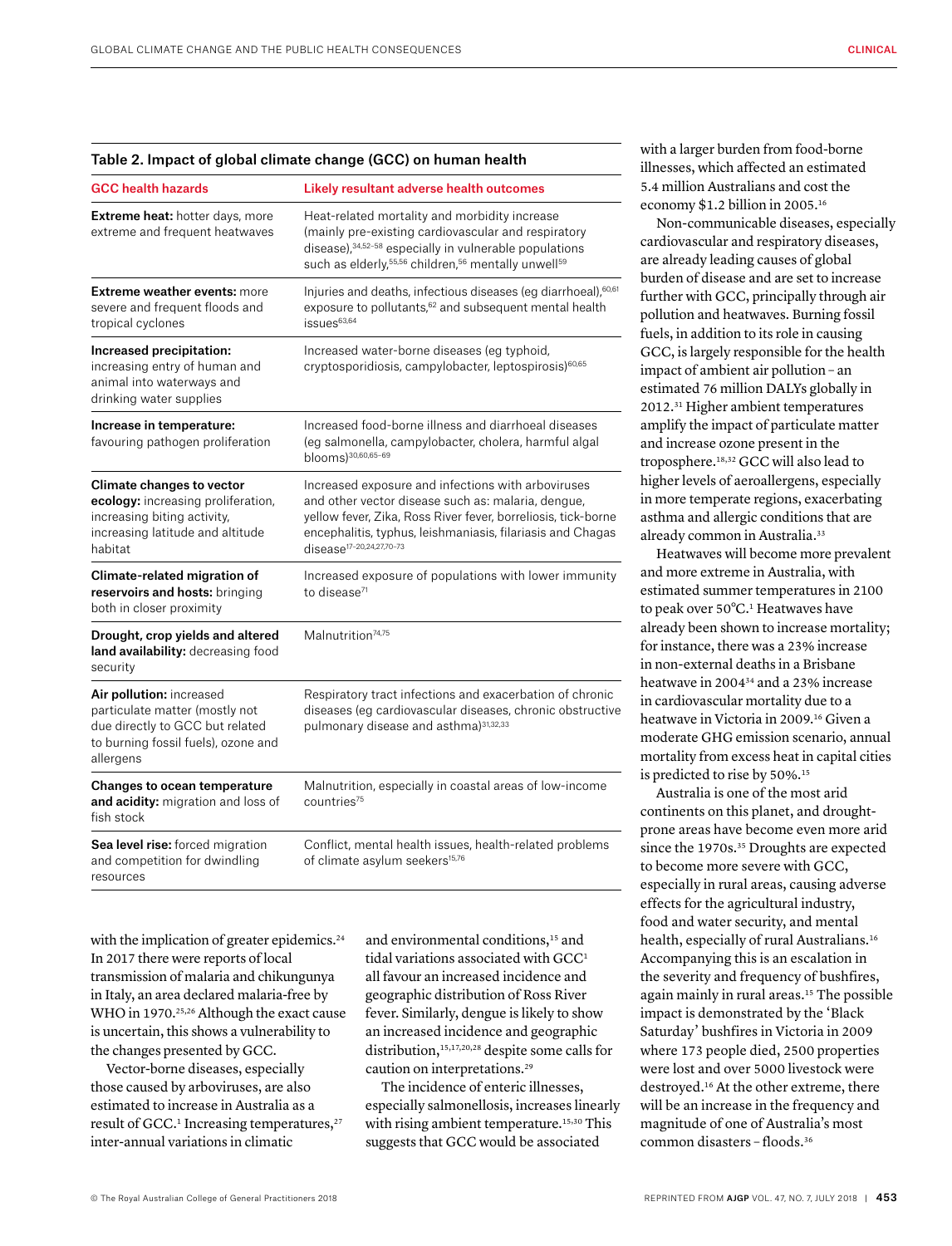## **Inequity in GCC**

The extent of public health outcomes in Australia due to GCC pales in comparison to the expected problems that will be faced by low- and middleincome countries (LMICs). Increased vulnerability of populations in LMICs may be related to: greater habitation in high-risk areas, such as flood plains and coastal zones;18,37,38 greater exposure to rising temperatures and extreme weather events, as the majority are already in a tropical climate;<sup>39-41</sup> greater exposure to infectious disease – for example, the per capita mortality rate from vector-borne disease is currently hundreds of times greater in LMICs when compared with high-income countries;<sup>17</sup> and already poorer water and sanitation in LMICs and the lack of infrastructure and purchasing power leading to water scarcity<sup>42</sup> and diminished food security.40

Poorly resourced communities are less insulated against GCC, with factors such as an inadequate public-health infrastructure; a restricted economy that will be damaged much more, proportionately, than in industrialised countries;<sup>43</sup> fewer risk-sharing systems such as insurance;<sup>18</sup> and governance that is often ineffective at delivering resources to prevent human suffering.14

In Australia, despite being a highincome country, much of what is problematic for LMICs is true for Aboriginal and Torres Strait Islander communities, especially in tropical Australia. Factors that increase their vulnerability to GCC are: inadequate housing; habitation in areas with vectors; decreased purchasing power; inadequate health and energy infrastructure; decreased water security; and lack of food security that contributes to an already elevated level of chronic illness.44,45 GCC will increasingly affect the health of Aboriginal and Torres Strait Islander communities and, along with historical and socioeconomic determinants, multiply the challenges to closing the Aboriginal and Torres Strait Islander health gap.

#### Table 3. Strategies to mitigate and adapt to global climate change

| <b>Mitigation</b>                                         |                                                                                                                                                                                                                                                                                                                                                                                                                                                |
|-----------------------------------------------------------|------------------------------------------------------------------------------------------------------------------------------------------------------------------------------------------------------------------------------------------------------------------------------------------------------------------------------------------------------------------------------------------------------------------------------------------------|
| <b>Fuels and energy</b>                                   | • Closing of fossil fuel energy stations<br>• International policies that set greenhouse gas and<br>temperature targets - Paris Agreement<br>• National clean energy targets<br>• Technology for carbon capture <sup>1,13</sup>                                                                                                                                                                                                                |
| Land use                                                  | Reforestation<br>Sustainable development <sup>1,13</sup>                                                                                                                                                                                                                                                                                                                                                                                       |
| <b>Community development</b><br>and the built environment | • Building low-carbon cities<br>• Informing and assisting state governments to improve public<br>transport with greater use of renewable energy and efficient<br>use of energy<br>• Informing and assisting local governments to encourage use<br>of renewable energy and more efficient use of energy<br>• Informing and assisting communities to adopt lifestyles that<br>demand less energy and use energy more efficiently <sup>1,13</sup> |
| <b>Adaptation</b>                                         |                                                                                                                                                                                                                                                                                                                                                                                                                                                |
| <b>Extreme weather events</b>                             | • Improved forecasting<br>• Predicting possible health outcomes<br>• Triggering effective and timely response plans, targeting<br>vulnerable populations<br>• Communicating prevention responses<br>• Updating disaster management plans <sup>35,77-79</sup>                                                                                                                                                                                   |
| Heatwaves                                                 | • Improved health worker training<br>• Urban planning: increasing urban green spaces, designing<br>social facilities, schools, public spaces, and public transport<br>to be more climate-responsive<br>• Public health infrastructure heatwave early warning systems<br>(HEWS), especially for the most vulnerable populations <sup>80-82</sup>                                                                                                |
| <b>Floods and storms</b>                                  | • Infrastructure development such as reservoirs and floodways<br>• Development policies, zoning laws and building codes<br>accommodating for possible flooding<br>• Emergency readiness, flood forecasting, and recovery post-<br>flood including risk communication on infections, boiling<br>water, and other health issues <sup>77</sup>                                                                                                    |
| <b>Food insecurity</b>                                    | • Improved local ecosystem management<br>• Good governance and international mechanisms to<br>enhance food security in vulnerable populations<br>• Increased investments in rural and water infrastructure<br>• Enhanced international partnerships, especially in<br>emergency responses to food crises83,84                                                                                                                                  |
| Infectious diseases                                       | • Improved public health capacity in all nations, especially<br>in vulnerable area<br>• Research and support for determinants of health, such<br>as education and poverty<br>• Improved surveillance and monitoring<br>• Vaccination<br>• Effective and rapid response to emerging infectious<br>diseases <sup>18,85</sup>                                                                                                                     |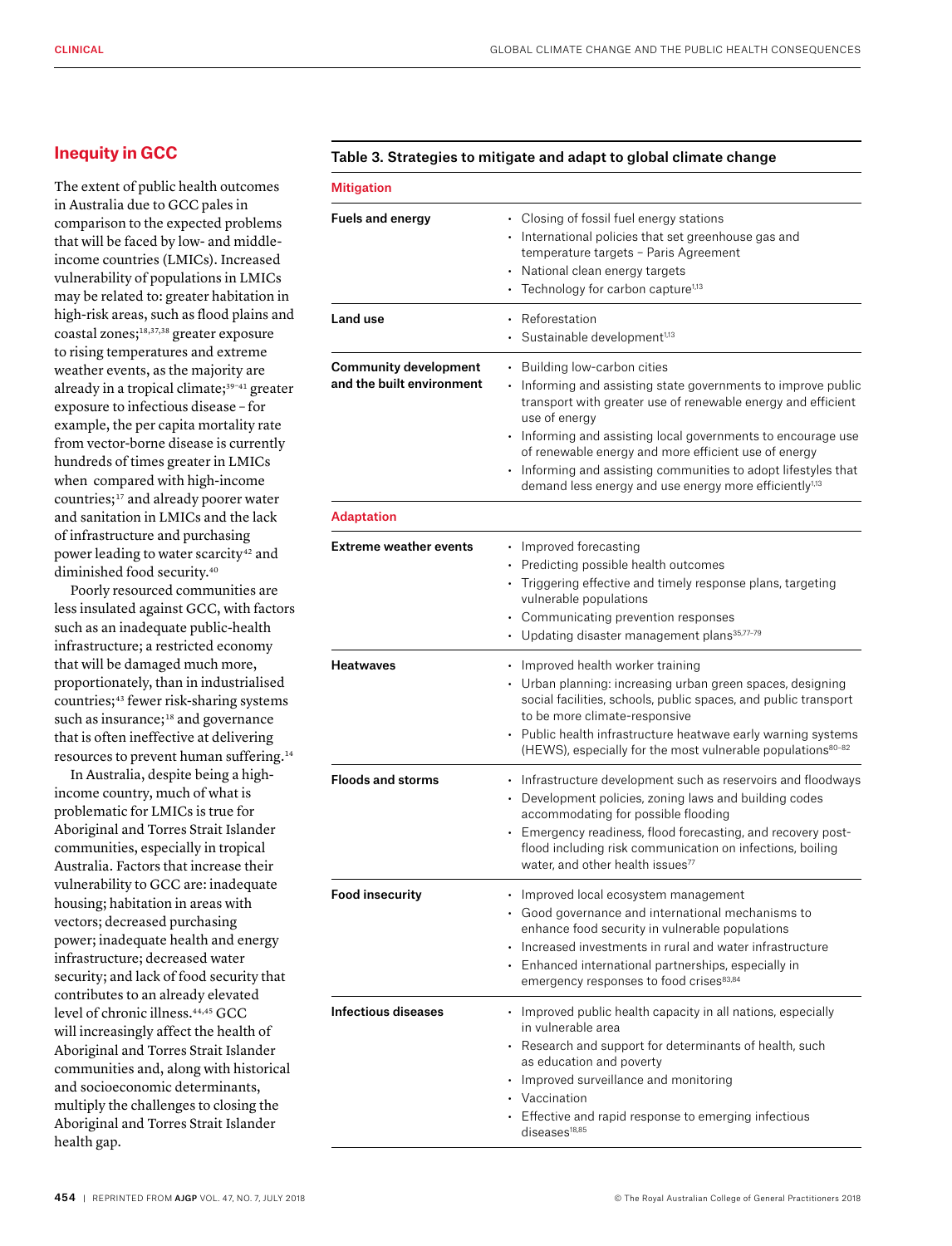#### **Responses to GCC**

Considering the health effects and the inequitable burden on the poorer populations, all health professionals are called to respond to GCC. This is especially true for those from high-income countries, given intuitive, justice-based and 'polluter pays' ethical frameworks.43 This must be primarily through mitigation of GCC via lower fossil fuel dependence; more efficient use of energy in industry, transport and communities; and lower carbon footprint 'built environments' (Table 3). However, the effects of GCC are already present and growing and, therefore, strategies for adaptation to GCC are crucial.

These strategies (Table 3) mainly occur upstream, though good clinical care of the chronic illnesses and infections already discussed is also required. This includes educating patients to take appropriate action during heatwaves: avoid alcohol, wear light clothing, use or visit places with air conditioning, remain well hydrated, and check on vulnerable people in their communities.<sup>46</sup> It also involves contributing to the responses to natural disasters, such as bushfires, particularly assisting the community in recovery.

### **Conclusion**

Internationally, in 2016, the Paris Agreement set targets for GHG emissions that hold the global average temperatures to well below 2°C above pre-industrial levels.47 Australia, a leading producer and one of the highest per capita consumers of fossil fuels,<sup>48</sup> is a signatory to this Agreement. Despite this, and the Finkel Report concluding that secure energy is possible with reduced GHG emissions,<sup>49</sup> the federal government decreased renewable energy targets in 201550 and continues to approve new coal mines.<sup>51</sup>

GPs, as well as preventing and treating the many illnesses associated with GCC, are well placed to advocate for changes to policies that affect GCC. Individually, in community groups, or collectively through professional bodies such as The Royal Australian College of General Practitioners, Australian Medical Association, Public

Health Association of Australia, or the International Society of Doctors for the Environment, immediate action is vital. This advocacy will not only address the future public health consequences of GCC, it will also have an impact on current health issues through decreased air pollution, and improved penetration and quality of health delivery to vulnerable communities locally and globally.

#### Author

Ivan Parise MBBS, DRACOG, Dip Shared Care Psychiatry (Eating Disorders), MPHTM, General Practitioner, Lower Mountains Family Practice, Blaxland, NSW. ivan\_parise@hotmail.com

Competing interests: None.

Provenance and peer review: Not commissioned, externally peer reviewed.

#### References

- 1. Costello A, Abbas M, Allen A, et al. Managing the health effects of climate change: Lancet and University College London Institute for Global Health Commission. Lancet 2009;373(9676):1693–733. doi: 10.1016/S0140-6736(09)60935-1.
- 2. Nutbeam D. Health promotion glossary. Health Promot 1998;13(4):349–64. doi: 10.1093/ heapro/13.4.349.
- Maslin M. Global warming: A very short introduction. Vol 118. 2nd edn. New York: Oxford University Press, 2004.
- 4. Manabe S, Wetherald RT. Thermal equilibrium of the atmosphere with a given distribution of relative humidity. J Atmos Sci 1967;24(3):241–59. doi: 10.1175/1520- 0469(1967)024<0241:teotaw>2.0.co;2.
- 5. Intergovernmental Panel on Climate Change. Fifth Assessment Report (AR5): Summary fo policymakers. Geneva: Intergovernmental Panel on Climate Change, 2014. Available at www.ipcc.ch/pdf/ assessment-report/ar5/wg1/WG1AR5\_SPM\_FINAL. pdf [Accessed 25 July 2017].
- 6. Keller CF. Global warming 2007. An update to global warming: The balance of evidence and its policy implications. ScientificWorldJournal 2007;7:381–99. doi: 10.1100/tsw.2007.91.
- 7. Markonis Y, Koutsoyiannis D. Climatic variability over time scales spanning nine orders of magnitude: Connecting Milankovitch cycles with Hurst–Kolmogorov dynamics. Surv Geophys 2013;34(2):181–207. doi: 10.1007/s10712-012-9208-9.
- Dansgaard W, Johnsen SJ, Clausen HB, et al. Evidence for general instability of past climate from a 250-kyr ice-core record. Nature 1993;364(6434):218.
- 9. Kokic P, Crimp S, Howden M. A probabilistic analysis of human influence on recent record global mean temperature changes. Clim Risk Manag 2014;3:1–12. doi: 10.1016/j.crm.2014.03.002.
- 10. Nordhaus WD. To slow or not to slow: The economics of the greenhouse effect. Econ J 1991;101(407):920–37. doi: doi:10.2307/2233864.
- 11. Easterling DR, Horton B, Jones PD, et al. Maximum and minimum temperature trends for the globe. Science 1997;277(5324):364–67. doi: 10.1126/ science.277.5324.364.
- 12. World Health Organization. The world health report 2002: Reducing risks, promoting healthy life. Geneva: World Health Organization, 2002.
- 13. Portier CJ, Tart KT, Carter SR, et al. A human health perspective on climate change: A report outlining the research needs on the human health effects of climate change. J Current Issues in Globalization 2013;6(4):621.
- 14. Myers SS, Patz JA. Emerging threats to human health from global environmental change. Ann Rev Environ Res 2009;34(1):223–52. doi: 10.1146/annurev. environ.033108.102650.
- 15. McMichael AJ, Woodruff RE, Hales S. Climate change and human health: Present and future risks. Lancet 2006;367(9513):859–69. doi: http://dx.doi. org/10.1016/S0140-6736(06)68079-3.
- 16. Australian Institute of Health and Welfare. Health and the environment: A compilation of evidence. Canberra: AIHW, 2011.
- 17. Campbell-Lendrum D, Manga L, Bagayoko M, Sommerfeld J. Climate change and vector-borne diseases: What are the implications for public health research and policy? Philos Trans R Soc Lond B Biol Sci 2015;370(1665). pii: 20130552. doi: 10.1098/ rstb.2013.0552.
- 18. Haines A, Kovats RS, Campbell-Lendrum D, Corvalan C. Climate change and human health: Impacts, vulnerability, and mitigation. Lancet 2006;367(9528):2101–09. doi: http://dx.doi. org/10.1016/S0140-6736(06)68933-2.
- 19. Paz S, Semenza JC. El Niño and climate change Contributing factors in the dispersal of Zika virus in the Americas? Lancet 2016;387(10020):745. doi: 10.1016/S0140-6736(16)00256-7.
- 20. Martens WJM, Jetten TH, Focks DA. Sensitivity of malaria, schistosomiasis and dengue to global warming. Climatic Change 1997;35(2):145–56. doi: 10.1023/a:1005365413932.
- 21. Epstein PR. Climate change and emerging infectious diseases. Microbes Infect 2001;3(9):747–54. doi: http://dx.doi.org/10.1016/S1286-4579(01)01429-0.
- 22. Singh BK. Climate change and human health: An environmental perspective. Climate Research 2010;41(1):41–44. doi: 10.3354/cr00839.
- 23. World Health Organisation. World malaria report 2016. Geneva: WHO, 2017. Available at http://apps.who.int/iris/bitstr eam/10665/252038/1/9789241511711-eng.pdf?ua=1 [Accessed 16 January 2018].
- 24. Martin PH, Lefebvre M. Malaria and climate: Sensitivity of malaria potential transmission to climate. Ambio 1995;24(4):200–07.
- 25. Centers for Disease Control and Prevention. Malaria in Italy. Atlanta, GA: CDC, 2017.
- 26. Centers for Disease Control and Prevention. Chikungunya in Italy. Atlanta, GA: CDC, 2017.
- 27. Bi P, Hiller JE, Cameron AS, Zhang Y, Givney R. Climate variability and Ross River virus infections in Riverland, South Australia, 1992–2004. Epidemiol Infect 2009;137(10):1486–93. doi: 10.1017/ S0950268809002441.
- 28. Epstein PR. Climate change and public health: Emerging infectious diseases. In: Cleveland CJ, editor. Encyclopedia of Energy. Amsterdam: Elsevier, 2004.
- 29. Russell RC, Currie BJ, Lindsay MD, Mackenzie JS, Ritchie SA, Whelan PI. Dengue and climate change in Australia: Predictions for the future should incorporate knowledge from the past. Med J Aust 2009;190(5):265–68.
- 30. Zhang Y, Bi P, Hiller J. Climate variations and salmonellosis transmission in Adelaide, South Australia: A comparison between regression models. Int J Biometeorol 2008;52(3):179–87. doi: 10.1007/ s00484-007-0109-4.
- 31. Rao S, Pachauri S, Dentener F, et al. Better air for better health: Forging synergies in policies for energy access, climate change and air pollution. Global Environmental Change 2013;23(5):1122–30. doi: https://doi.org/10.1016/j. gloenvcha.2013.05.003.
- 32. Kan H, Chen R, Tong S. Ambient air pollution, climate change, and population health in China. Environ Int 2012;42(Supplement C):10–19. doi: 10.1016/j. envint.2011.03.003.
- 33. Reid CE, Gamble JL. Aeroallergens, allergic disease, and climate change: Impacts and adaptation. EcoHealth 2009;6(3):458–70. doi: 10.1007/s10393- 009-0261-x.